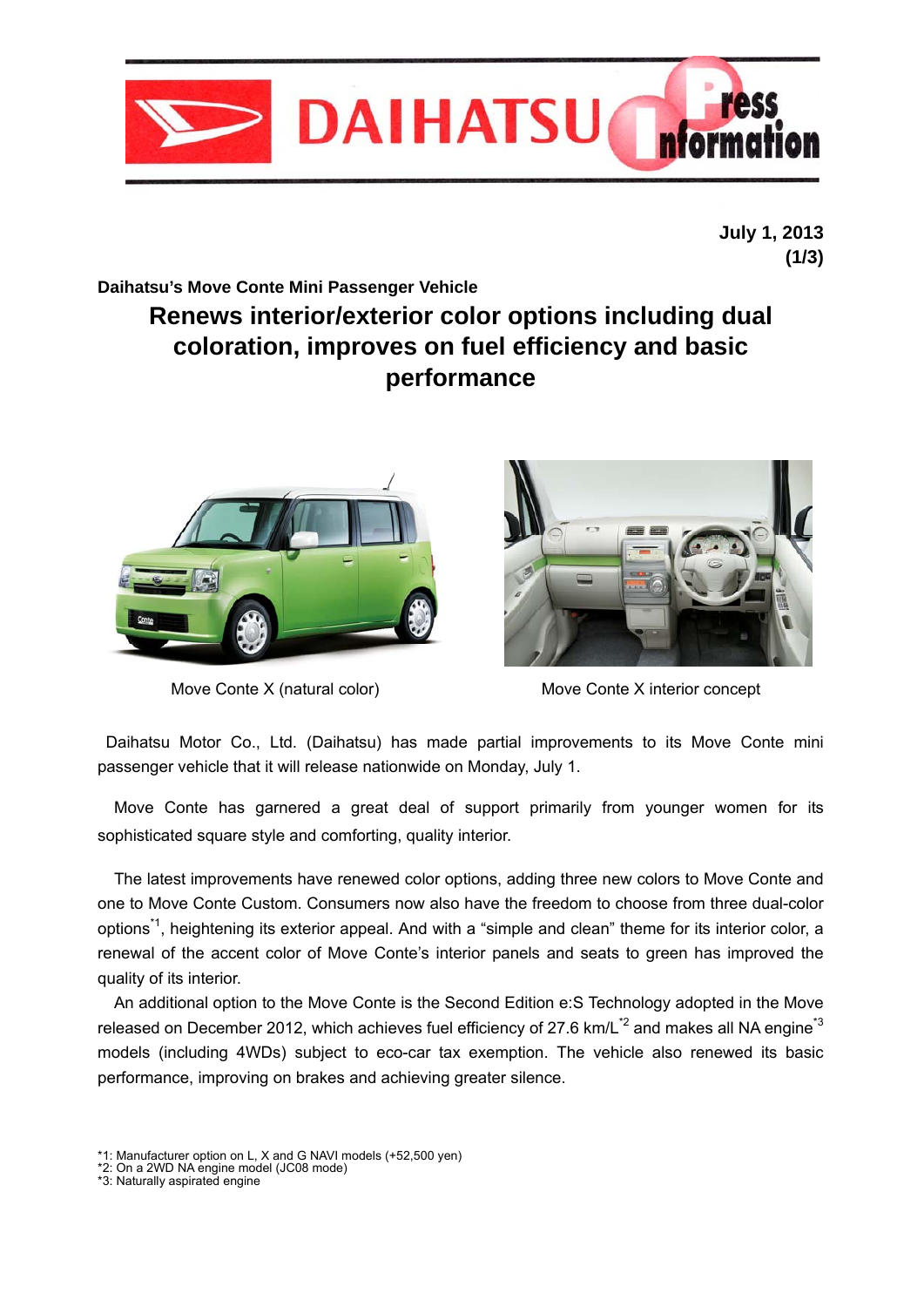# **Outline**

#### **Exterior**

- New colors of Muscat green metallic, urban night blue crystal metallic and mousse pink pearl for Move Conte, and mist blue mica metallic for Move Custom
- Three dual-coloration options now available for all Move Conte models

### Dual coloration options

Natural: Muscat green metallic and pearl white III

Fresh: Mist blue mica metallic and pearl white III

Sweet: Mousse pink pearl and pearl white III

#### **Interior**

- Renewed accent color on Move Conte's interior panels and seats from red to green, based on the theme of "simple and clean"
- Renewed audio design and changed the meter panel to a sporty, three-metered look to improve quality of interior

#### **Fuel efficiency**

- Adopted Second Edition e:S Technology to achieve fuel efficiency of 27.6 km/L. All NA engine models are now subject to eco-car tax exemption.

#### Second Edition e:S Technology

Adopts a CVT Thermo Controller\*4

Lower viscosity in CVT fluid

Advancements in new Eco Idle feature (speed of car prior to halting engine: 7 km/h  $\rightarrow$  9 km/h<sup> $*$ 5</sup>); and more

#### **Basic performance**

- Renewed basic performance, improving on brakes and achieving greater silence

Factors

Reduction in sound transmitted from the engine due to improvements in dash silencer performance

Reduction in muffled sound during low-gear drive due to improvements in cowl stiffness

Reduction in cranking noise due to improvements in starter gear

Improvements in riding comfort due to change in bush properties

Improvements in braking due to larger front and rear brakes; and more

#### **Other**

- All models now come with the Adjustable Package that include a driver seat lifter and other features to achieve optimal driving position.
- All models are equipped with auto-retracting door mirrors that work with the keyless entry system, and Keyless Battery Alert<sup>\*6</sup>.